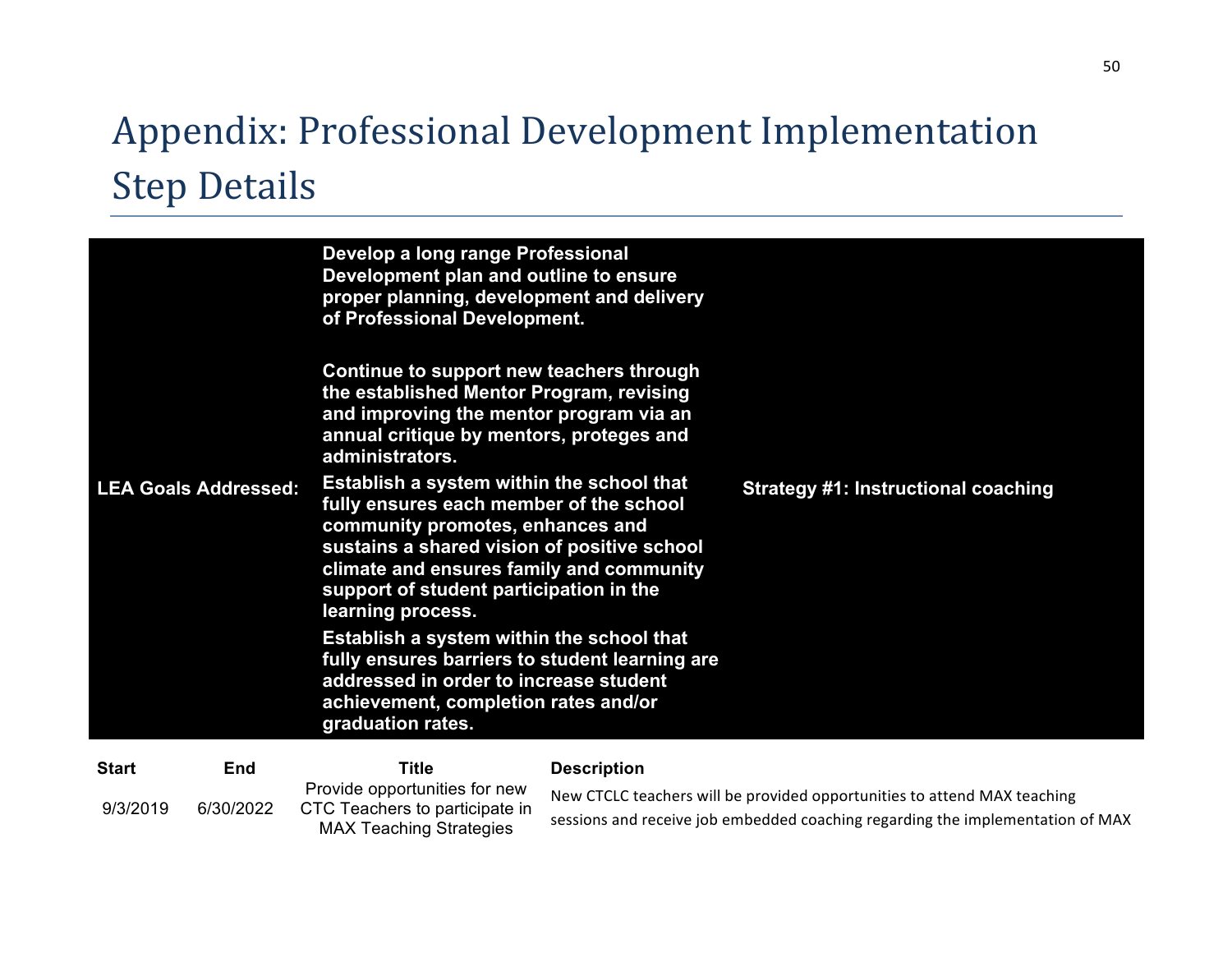|                                                                                                | professional development. |        |                            | teaching strategies, which are strategies designed to teaching diverse learners in<br>inclusive settings.                                                                                                                                                                                                        |                    |                                      |             |
|------------------------------------------------------------------------------------------------|---------------------------|--------|----------------------------|------------------------------------------------------------------------------------------------------------------------------------------------------------------------------------------------------------------------------------------------------------------------------------------------------------------|--------------------|--------------------------------------|-------------|
| <b>Person Responsible</b><br>Mr. George Pelepko-<br>Filak                                      | SH<br>6.5                 | S<br>2 | EP<br>3                    | Provider<br><b>MAX Teaching</b>                                                                                                                                                                                                                                                                                  |                    | <b>Type</b><br>For Profit<br>Company | App.<br>Yes |
| Knowledge                                                                                      |                           |        |                            | Integration of research-based strategies to increase students' ability to access text. Teachers will learn how to<br>improve literacy and language acquisition for diverse learners by utilizing the MAX teaching strategies.                                                                                    |                    |                                      |             |
| <b>Supportive</b><br><b>Research</b>                                                           | MAX teaching strategies   |        |                            |                                                                                                                                                                                                                                                                                                                  |                    |                                      |             |
| <b>Designed to Accomplish</b>                                                                  |                           |        |                            |                                                                                                                                                                                                                                                                                                                  |                    |                                      |             |
| For classroom teachers, school<br>counselors and education<br>specialists:                     |                           |        |                            | Increases the educator's teaching skills based on research on effective practice, with<br>attention given to interventions for struggling students.<br>Provides educators with a variety of classroom-based assessment skills and the skills<br>needed to analyze and use data in instructional decision-making. |                    |                                      |             |
| For school and district<br>administrators, and other<br>educators seeking leadership<br>roles: |                           |        |                            | Instructs the leader in managing resources for effective results.                                                                                                                                                                                                                                                |                    |                                      |             |
|                                                                                                |                           |        | Series of Workshops        |                                                                                                                                                                                                                                                                                                                  |                    |                                      |             |
| <b>Training Format</b>                                                                         |                           |        | <b>Offsite Conferences</b> |                                                                                                                                                                                                                                                                                                                  |                    |                                      |             |
|                                                                                                |                           |        | Classroom teachers         |                                                                                                                                                                                                                                                                                                                  | High (grades 9-12) |                                      |             |
| <b>Participant Roles</b>                                                                       |                           |        |                            | <b>Grade Levels</b>                                                                                                                                                                                                                                                                                              |                    |                                      |             |

51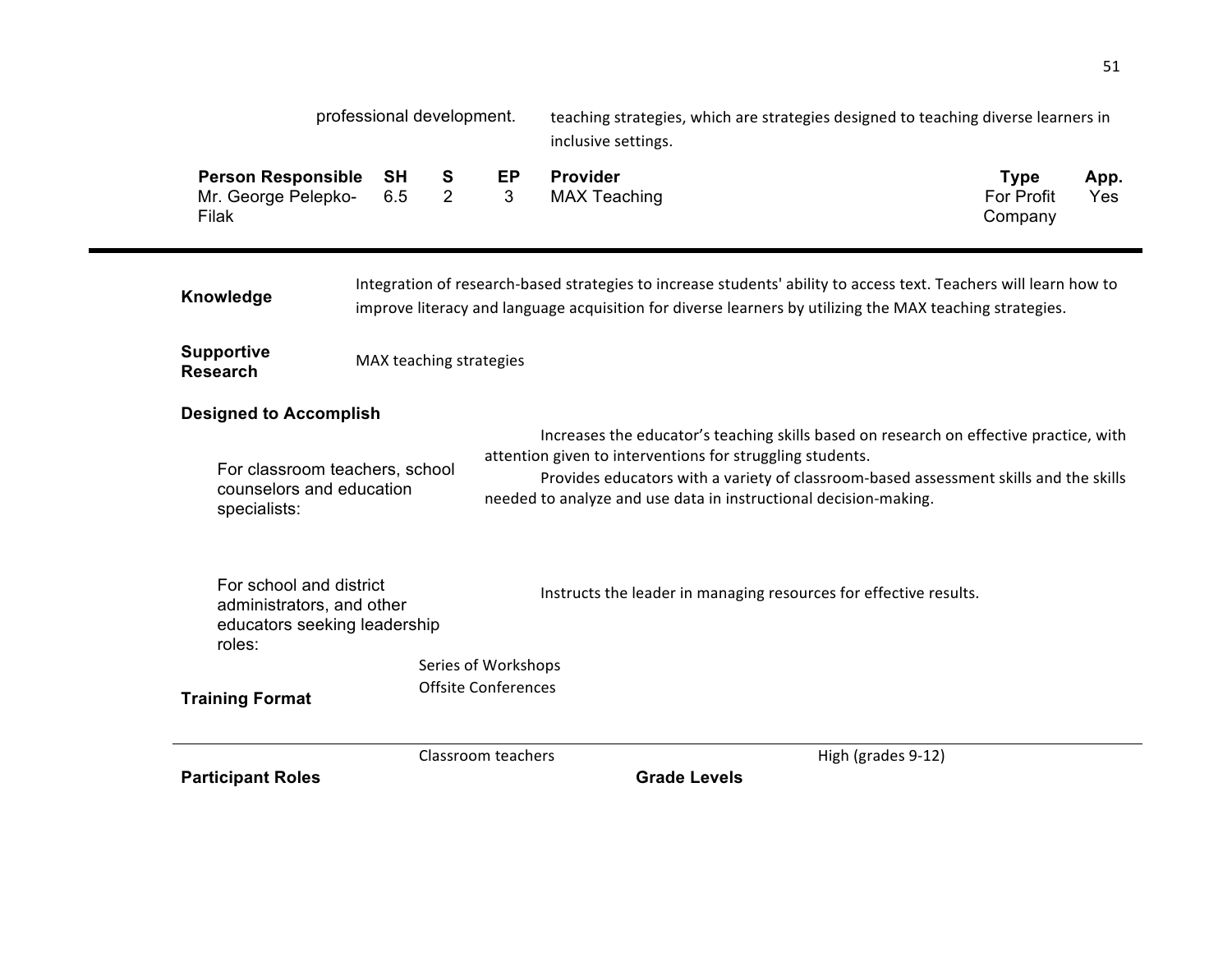**Follow-up Activities** Creating lessons to meet varied student learning styles Lesson modeling with **Evaluation Methods**<br>mentoring **Evaluation Methods** 

Classroom observation focusing on factors such as planning and preparation, knowledge of content, pedagogy and standards, classroom environment, instructional delivery and professionalism. Standardized student assessment data other than the PSSA Classroom student assessment data Review of participant lesson plans

• Targeted walk-throughs

| proper planning, development and delivery<br>of Professional Development.                                                                                                                                                                                                                                                                                                                                                                                                                                                                                                                                           |                                                           |
|---------------------------------------------------------------------------------------------------------------------------------------------------------------------------------------------------------------------------------------------------------------------------------------------------------------------------------------------------------------------------------------------------------------------------------------------------------------------------------------------------------------------------------------------------------------------------------------------------------------------|-----------------------------------------------------------|
| Continue to support new teachers through<br>the established Mentor Program, revising<br>and improving the mentor program via an<br>annual critique by mentors, proteges and<br><b>LEA Goals Addressed:</b><br>administrators.<br>Establish a system within the school that<br>fully ensures each member of the school<br>community promotes, enhances and<br>sustains a shared vision of positive school<br>climate and ensures family and community<br>support of student participation in the<br>learning process.<br>Establish a system within the school that<br>fully ensures barriers to student learning are | <b>Strategy #1: Technical Assistance Program</b><br>(TAP) |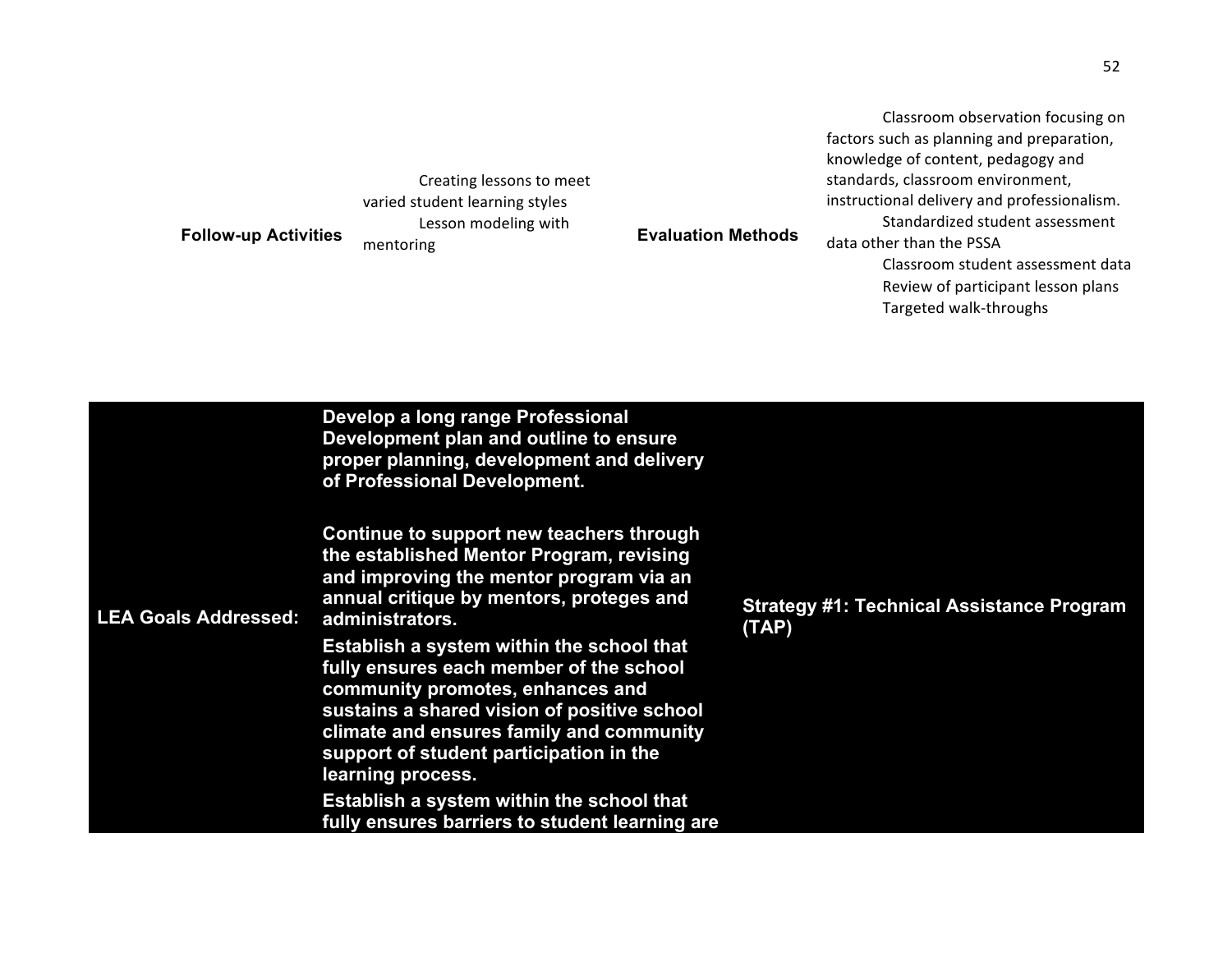|              | addressed in order to increase student                                                         |                                                                                                                                |                   |                                                                                                                                                                                                                                                                                                                  |                                                                                                                                                                                                                                                                         |                                                                                                                                                                                                                               |                                      |             |
|--------------|------------------------------------------------------------------------------------------------|--------------------------------------------------------------------------------------------------------------------------------|-------------------|------------------------------------------------------------------------------------------------------------------------------------------------------------------------------------------------------------------------------------------------------------------------------------------------------------------|-------------------------------------------------------------------------------------------------------------------------------------------------------------------------------------------------------------------------------------------------------------------------|-------------------------------------------------------------------------------------------------------------------------------------------------------------------------------------------------------------------------------|--------------------------------------|-------------|
|              |                                                                                                |                                                                                                                                | graduation rates. |                                                                                                                                                                                                                                                                                                                  |                                                                                                                                                                                                                                                                         | achievement, completion rates and/or                                                                                                                                                                                          |                                      |             |
| <b>Start</b> | End                                                                                            |                                                                                                                                | <b>Title</b>      |                                                                                                                                                                                                                                                                                                                  |                                                                                                                                                                                                                                                                         | <b>Description</b>                                                                                                                                                                                                            |                                      |             |
| 9/3/2019     | 6/30/2022                                                                                      | Provide opportunities for new<br>CTC Teachers to participate in<br><b>MAX Teaching Strategies</b><br>professional development. |                   |                                                                                                                                                                                                                                                                                                                  | New CTCLC teachers will be provided opportunities to attend MAX teaching<br>sessions and receive job embedded coaching regarding the implementation of MAX<br>teaching strategies, which are strategies designed to teaching diverse learners in<br>inclusive settings. |                                                                                                                                                                                                                               |                                      |             |
|              | <b>Person Responsible</b><br>Mr. George Pelepko-<br>Filak                                      |                                                                                                                                | <b>SH</b><br>6.5  | EP<br>Provider<br>S<br>$\overline{2}$<br>3<br><b>MAX Teaching</b>                                                                                                                                                                                                                                                |                                                                                                                                                                                                                                                                         |                                                                                                                                                                                                                               | <b>Type</b><br>For Profit<br>Company | App.<br>Yes |
|              | Knowledge                                                                                      |                                                                                                                                |                   |                                                                                                                                                                                                                                                                                                                  |                                                                                                                                                                                                                                                                         | Integration of research-based strategies to increase students' ability to access text. Teachers will learn how to<br>improve literacy and language acquisition for diverse learners by utilizing the MAX teaching strategies. |                                      |             |
|              | <b>Supportive</b><br><b>Research</b>                                                           | MAX teaching strategies                                                                                                        |                   |                                                                                                                                                                                                                                                                                                                  |                                                                                                                                                                                                                                                                         |                                                                                                                                                                                                                               |                                      |             |
|              | <b>Designed to Accomplish</b>                                                                  |                                                                                                                                |                   |                                                                                                                                                                                                                                                                                                                  |                                                                                                                                                                                                                                                                         |                                                                                                                                                                                                                               |                                      |             |
|              | For classroom teachers, school<br>counselors and education<br>specialists:                     |                                                                                                                                |                   | Increases the educator's teaching skills based on research on effective practice, with<br>attention given to interventions for struggling students.<br>Provides educators with a variety of classroom-based assessment skills and the skills<br>needed to analyze and use data in instructional decision-making. |                                                                                                                                                                                                                                                                         |                                                                                                                                                                                                                               |                                      |             |
|              | For school and district<br>administrators, and other<br>educators seeking leadership<br>roles: |                                                                                                                                |                   |                                                                                                                                                                                                                                                                                                                  |                                                                                                                                                                                                                                                                         | Instructs the leader in managing resources for effective results.                                                                                                                                                             |                                      |             |
|              | <b>Training Format</b><br>Series of Workshops                                                  |                                                                                                                                |                   |                                                                                                                                                                                                                                                                                                                  |                                                                                                                                                                                                                                                                         |                                                                                                                                                                                                                               |                                      |             |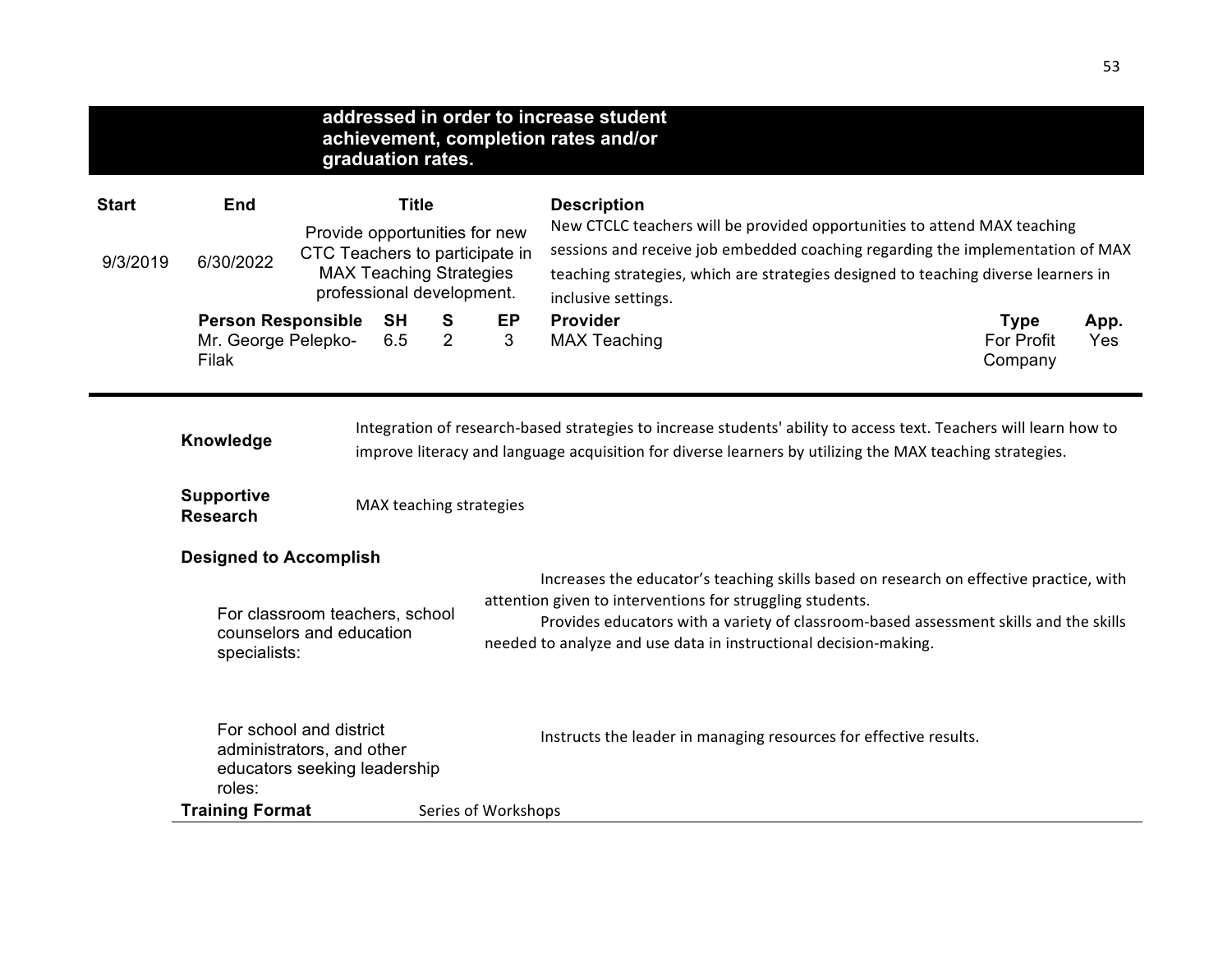## Offsite Conferences

|                             | Classroom teachers                                                                                                                                                                                                                                                                                                                                                                                      |                           | High (grades 9-12)                                                                                                                                                                                                                                                                                                                                                           |
|-----------------------------|---------------------------------------------------------------------------------------------------------------------------------------------------------------------------------------------------------------------------------------------------------------------------------------------------------------------------------------------------------------------------------------------------------|---------------------------|------------------------------------------------------------------------------------------------------------------------------------------------------------------------------------------------------------------------------------------------------------------------------------------------------------------------------------------------------------------------------|
| <b>Participant Roles</b>    |                                                                                                                                                                                                                                                                                                                                                                                                         | <b>Grade Levels</b>       |                                                                                                                                                                                                                                                                                                                                                                              |
| <b>Follow-up Activities</b> | Creating lessons to meet<br>varied student learning styles<br>Lesson modeling with<br>mentoring                                                                                                                                                                                                                                                                                                         | <b>Evaluation Methods</b> | Classroom observation focusing on<br>factors such as planning and preparation,<br>knowledge of content, pedagogy and<br>standards, classroom environment,<br>instructional delivery and professionalism.<br>Standardized student assessment<br>data other than the PSSA<br>Classroom student assessment data<br>Review of participant lesson plans<br>Targeted walk-throughs |
| <b>LEA Goals Addressed:</b> | Develop a long range Professional<br>Development plan and outline to ensure<br>proper planning, development and delivery<br>of Professional Development.<br>Continue to support new teachers through<br>the established Mentor Program, revising<br>and improving the mentor program via an<br>annual critique by mentors, proteges and<br>administrators.<br>Establish a system within the school that | (TAP)                     | <b>Strategy #1: Technical Assistance Program</b>                                                                                                                                                                                                                                                                                                                             |

54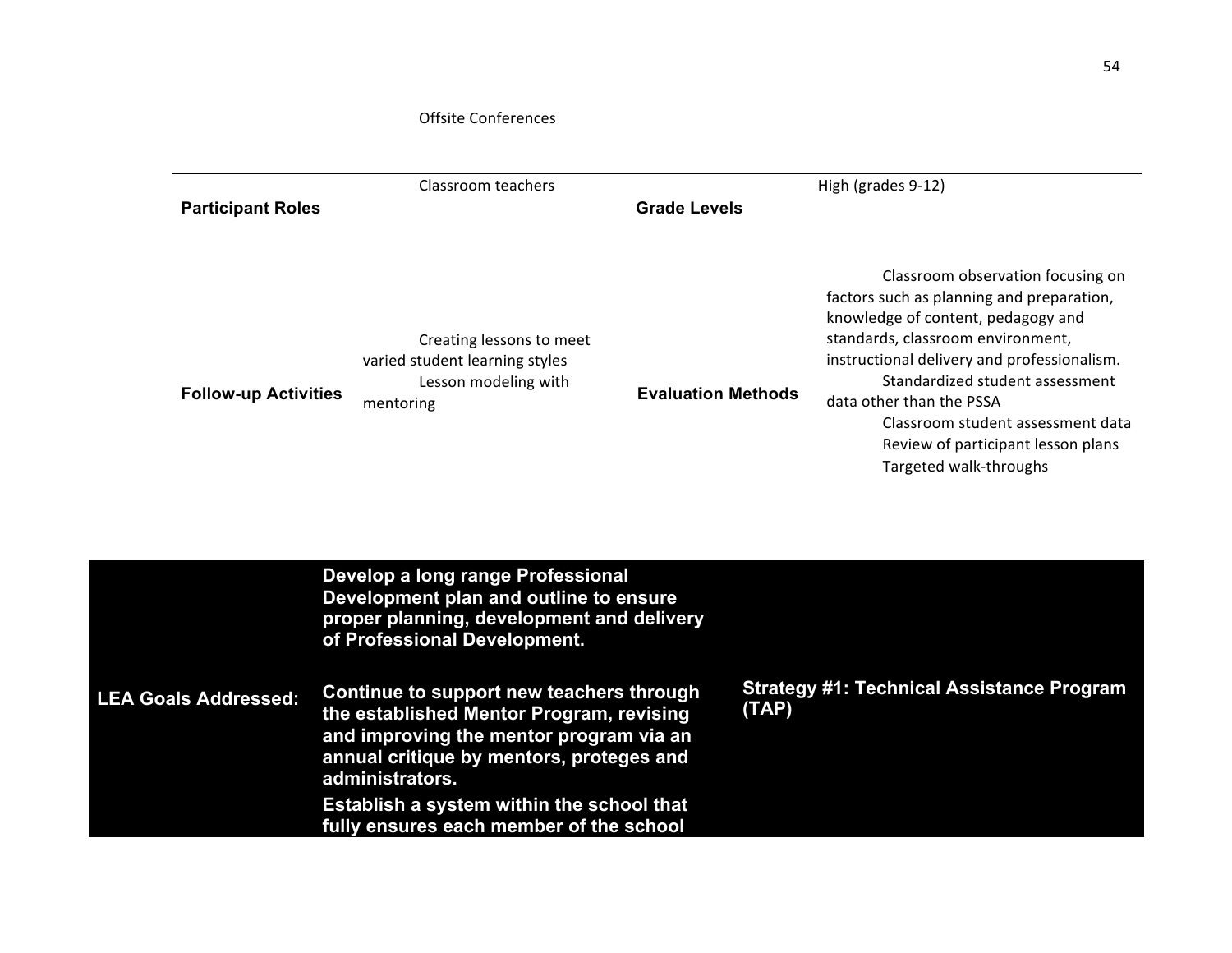|              |           | community promotes, enhances and<br>sustains a shared vision of positive school<br>climate and ensures family and community<br>support of student participation in the<br>learning process.<br>Establish a system within the school that<br>fully ensures barriers to student learning are<br>addressed in order to increase student<br>achievement, completion rates and/or<br>graduation rates. |                                                                                                                                                                                                                                                                         |
|--------------|-----------|---------------------------------------------------------------------------------------------------------------------------------------------------------------------------------------------------------------------------------------------------------------------------------------------------------------------------------------------------------------------------------------------------|-------------------------------------------------------------------------------------------------------------------------------------------------------------------------------------------------------------------------------------------------------------------------|
| <b>Start</b> | End       | Title                                                                                                                                                                                                                                                                                                                                                                                             | <b>Description</b>                                                                                                                                                                                                                                                      |
| 9/3/2019     | 6/30/2022 | Provide opportunities for new<br>CTC Teachers to participate in<br><b>MAX Teaching Strategies</b><br>professional development.                                                                                                                                                                                                                                                                    | New CTCLC teachers will be provided opportunities to attend MAX teaching<br>sessions and receive job embedded coaching regarding the implementation of MAX<br>teaching strategies, which are strategies designed to teaching diverse learners in<br>inclusive settings. |

**Person Responsible SH S EP Provider Type App.**<br>
Mr. George Pelepko- 6.5 2 3 MAX Teaching **Type App.**<br>
The For Profit Yes Mr. George Pelepko-Filak

MAX Teaching

Company Yes

**Knowledge** Integration of research-based strategies to increase students' ability to access text. Teachers will learn how to **Knowledge** improve literacy and language acquisition for diverse learners by utilizing the MAX teaching strategies.

**Supportive MAX** teaching strategies

## **Designed to Accomplish**

|                                | Increases the educator's teaching skills based on research on effective practice, with |
|--------------------------------|----------------------------------------------------------------------------------------|
| For classroom teachers, school | attention given to interventions for struggling students.                              |
| counselors and education       | Provides educators with a variety of classroom-based assessment skills and the skills  |
| specialists:                   | needed to analyze and use data in instructional decision-making.                       |